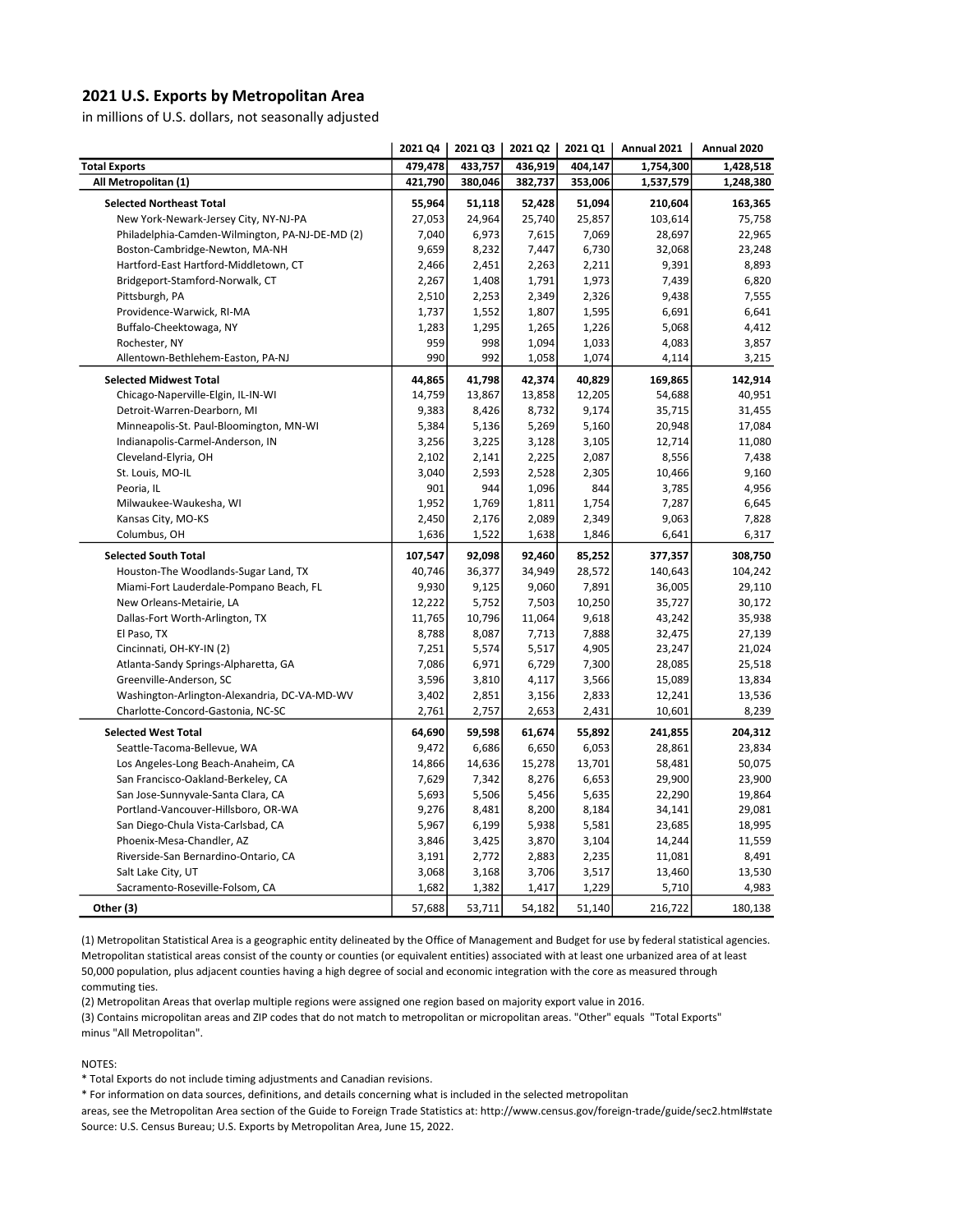## 2020 U.S. Exports by Metropolitan Area

in millions of U.S. dollars, not seasonally adjusted

|                                                 | 2020 Q4 | 2020 Q3 | 2020 Q2 | 2020 Q1 | Annual 2020 | Annual 2019 |
|-------------------------------------------------|---------|---------|---------|---------|-------------|-------------|
| <b>Total Exports</b>                            | 392,134 | 352,562 | 290,660 | 393,162 | 1,428,518   | 1,645,940   |
| All Metropolitan (1)                            | 343,099 | 307,568 | 252,568 | 345,145 | 1,248,380   | 1,441,474   |
| <b>Selected Northeast Total</b>                 | 45,224  | 40,612  | 33,495  | 44,033  | 163,365     | 185,506     |
| New York-Newark-Jersey City, NY-NJ-PA           | 21,559  | 19,295  | 14,236  | 20,668  | 75,758      | 87,005      |
| Philadelphia-Camden-Wilmington, PA-NJ-DE-MD (2) | 6,245   | 5,797   | 5,135   | 5,788   | 22,965      | 24,681      |
| Boston-Cambridge-Newton, MA-NH                  | 6,307   | 5,747   | 5,431   | 5,763   | 23,248      | 23,521      |
| Hartford-East Hartford-Middletown, CT           | 2,063   | 2,001   | 1,978   | 2,850   | 8,893       | 11,802      |
| Bridgeport-Stamford-Norwalk, CT                 | 1,942   | 1,520   | 1,489   | 1,870   | 6,820       | 8,016       |
| Pittsburgh, PA                                  | 1,954   | 1,803   | 1,634   | 2,165   | 7,555       | 9,731       |
| Providence-Warwick, RI-MA                       | 2,029   | 1,740   | 1,050   | 1,821   | 6,641       | 7,410       |
| Buffalo-Cheektowaga, NY                         | 1,216   | 1,047   | 958     | 1,192   | 4,412       | 5,219       |
| Rochester, NY                                   | 1,081   | 911     | 857     | 1,008   | 3,857       | 4,315       |
| Allentown-Bethlehem-Easton, PA-NJ               | 829     | 751     | 728     | 908     | 3,215       | 3,805       |
| <b>Selected Midwest Total</b>                   | 39,197  | 35,851  | 27,955  | 39,912  | 142,914     | 163,230     |
| Chicago-Naperville-Elgin, IL-IN-WI              | 11,839  | 10,088  | 8,361   | 10,662  | 40,951      | 42,472      |
| Detroit-Warren-Dearborn, MI                     | 8,805   | 8,901   | 3,945   | 9,804   | 31,455      | 41,565      |
| Minneapolis-St. Paul-Bloomington, MN-WI         | 4,657   | 4,131   | 3,738   | 4,559   | 17,084      | 18,689      |
| Indianapolis-Carmel-Anderson, IN                | 3,027   | 2,649   | 2,520   | 2,884   | 11,080      | 11,113      |
| Cleveland-Elyria, OH                            | 1,966   | 1,784   | 1,649   | 2,040   | 7,438       | 8,823       |
| St. Louis, MO-IL                                | 2,484   | 2,159   | 2,038   | 2,478   | 9,160       | 10,497      |
| Peoria, IL                                      | 724     | 876     | 1,568   | 1,788   | 4,956       | 8,151       |
| Milwaukee-Waukesha, WI                          | 1,797   | 1,615   | 1,401   | 1,831   | 6,645       | 6,897       |
| Kansas City, MO-KS                              | 2,149   | 2,128   | 1,490   | 2,062   | 7,828       | 7,721       |
| Columbus, OH                                    | 1,748   | 1,521   | 1,244   | 1,803   | 6,317       | 7,301       |
| <b>Selected South Total</b>                     | 84,197  | 74,809  | 61,250  | 88,494  | 308,750     | 367,425     |
| Houston-The Woodlands-Sugar Land, TX            | 26,980  | 23,848  | 21,455  | 31,958  | 104,242     | 128,394     |
| Miami-Fort Lauderdale-Pompano Beach, FL         | 8,021   | 6,988   | 5,599   | 8,501   | 29,110      | 35,501      |
| New Orleans-Metairie, LA                        | 10,412  | 7,320   | 5,006   | 7,433   | 30,172      | 33,663      |
| Dallas-Fort Worth-Arlington, TX                 | 9,951   | 9,119   | 7,175   | 9,693   | 35,938      | 39,673      |
| El Paso, TX                                     | 6,961   | 6,850   | 5,990   | 7,337   | 27,139      | 32,664      |
| Cincinnati, OH-KY-IN (2)                        | 5,092   | 4,438   | 3,936   | 7,557   | 21,024      | 28,790      |
| Atlanta-Sandy Springs-Alpharetta, GA            | 7,507   | 6,484   | 5,067   | 6,458   | 25,518      | 25,800      |
| Greenville-Anderson, SC                         | 3,714   | 4,598   | 1,909   | 3,613   | 13,834      | 14,513      |
| Washington-Arlington-Alexandria, DC-VA-MD-WV    | 3,378   | 3,264   | 3,431   | 3,462   | 13,536      | 14,561      |
| Charlotte-Concord-Gastonia, NC-SC               | 2,179   | 1,901   | 1,680   | 2,480   | 8,239       | 13,866      |
| <b>Selected West Total</b>                      | 55,938  | 51,498  | 42,139  | 54,738  | 204,312     | 241,837     |
| Seattle-Tacoma-Bellevue, WA                     | 6,603   | 5,511   | 4,373   | 7,347   | 23,834      | 41,334      |
| Los Angeles-Long Beach-Anaheim, CA              | 13,158  | 12,493  | 10,304  | 14,120  | 50,075      | 61,790      |
| San Francisco-Oakland-Berkeley, CA              | 6,367   | 6,592   | 4,357   | 6,584   | 23,900      | 27,991      |
| San Jose-Sunnyvale-Santa Clara, CA              | 5,586   | 4,969   | 4,418   | 4,890   | 19,864      | 21,715      |
| Portland-Vancouver-Hillsboro, OR-WA             | 8,129   | 7,678   | 6,530   | 6,744   | 29,081      | 25,279      |
| San Diego-Chula Vista-Carlsbad, CA              | 5,415   | 4,865   | 3,725   | 4,990   | 18,995      | 19,746      |
| Phoenix-Mesa-Chandler, AZ                       | 2,741   | 2,715   | 2,639   | 3,465   | 11,559      | 15,502      |
| Riverside-San Bernardino-Ontario, CA            | 2,421   | 2,124   | 1,823   | 2,124   | 8,491       | 9,745       |
| Salt Lake City, UT                              | 3,772   | 3,462   | 3,048   | 3,247   | 13,530      | 13,288      |
| Sacramento-Roseville-Folsom, CA                 | 1,747   | 1,089   | 921     | 1,226   | 4,983       | 5,446       |
|                                                 |         |         |         |         |             |             |
| Other (3)                                       | 49,035  | 44,994  | 38,093  | 48,016  | 180,138     | 204,466     |

(1) Metropolitan Statistical Area is a geographic entity delineated by the Office of Management and Budget for use by federal statistical agencies. Metropolitan statistical areas consist of the county or counties (or equivalent entities) associated with at least one urbanized area of at least 50,000 population, plus adjacent counties having a high degree of social and economic integration with the core as measured through commuting ties.

(2) Metropolitan Areas that overlap multiple regions were assigned one region based on majority export value in 2016.

minus "All Metropolitan". (3) Contains micropolitan areas and ZIP codes that do not match to metropolitan or micropolitan areas. "Other" equals "Total Exports"

NOTES:

\* Total Exports do not include timing adjustments and Canadian revisions.

\* For information on data sources, definitions, and details concerning what is included in the selected metropolitan

areas, see the Metropolitan Area section of the Guide to Foreign Trade Statistics at: http://www.census.gov/foreign-trade/guide/sec2.html#state Source: U.S. Census Bureau; U.S. Exports by Metropolitan Area, June 15, 2022.